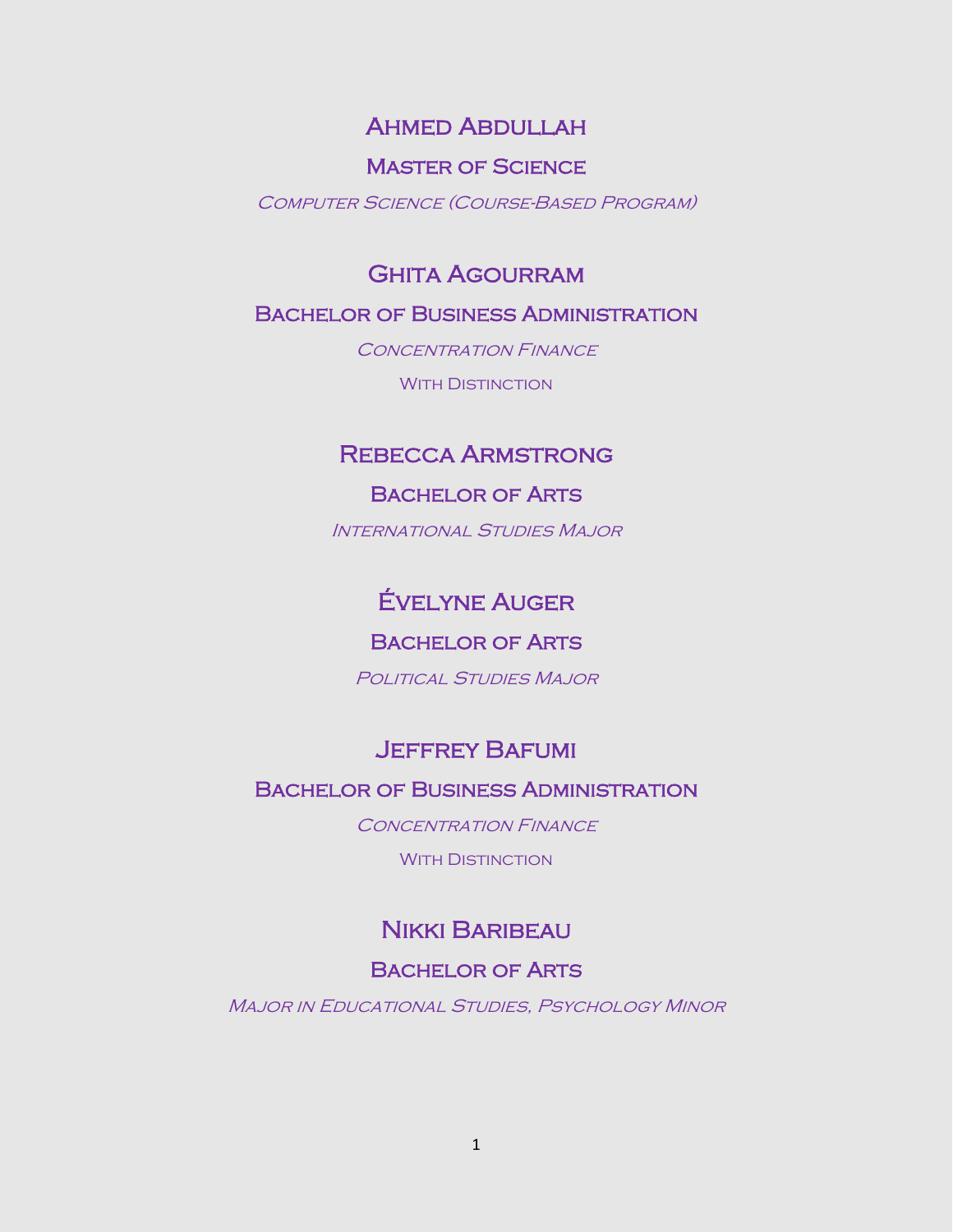## Mickael Barker

### Bachelor of Business Administration

Concentration Global Management and Leadership

## Michaël Beauregard

### Bachelor of Arts

Double Major Teaching English as a Second Language and Secondary **EDUCATION** 

## Jessica Bélanger

#### Bachelor of Arts

Environmental Studies Major

**WITH DISTINCTION** 

## **COLTON BENNETT**

#### Bachelor of Arts

Sports Studies Major, Athletic Development Concentration, Business **AND SOCIETY CONCENTRATION** 

## Aleena Kristen Boekhoudt

Bachelor of Arts

Sociology Major: Criminology, Law and Social Policy Concentration

## Louise Bourgault

### Bachelor of Arts

Fine Arts Major, Concentration Studio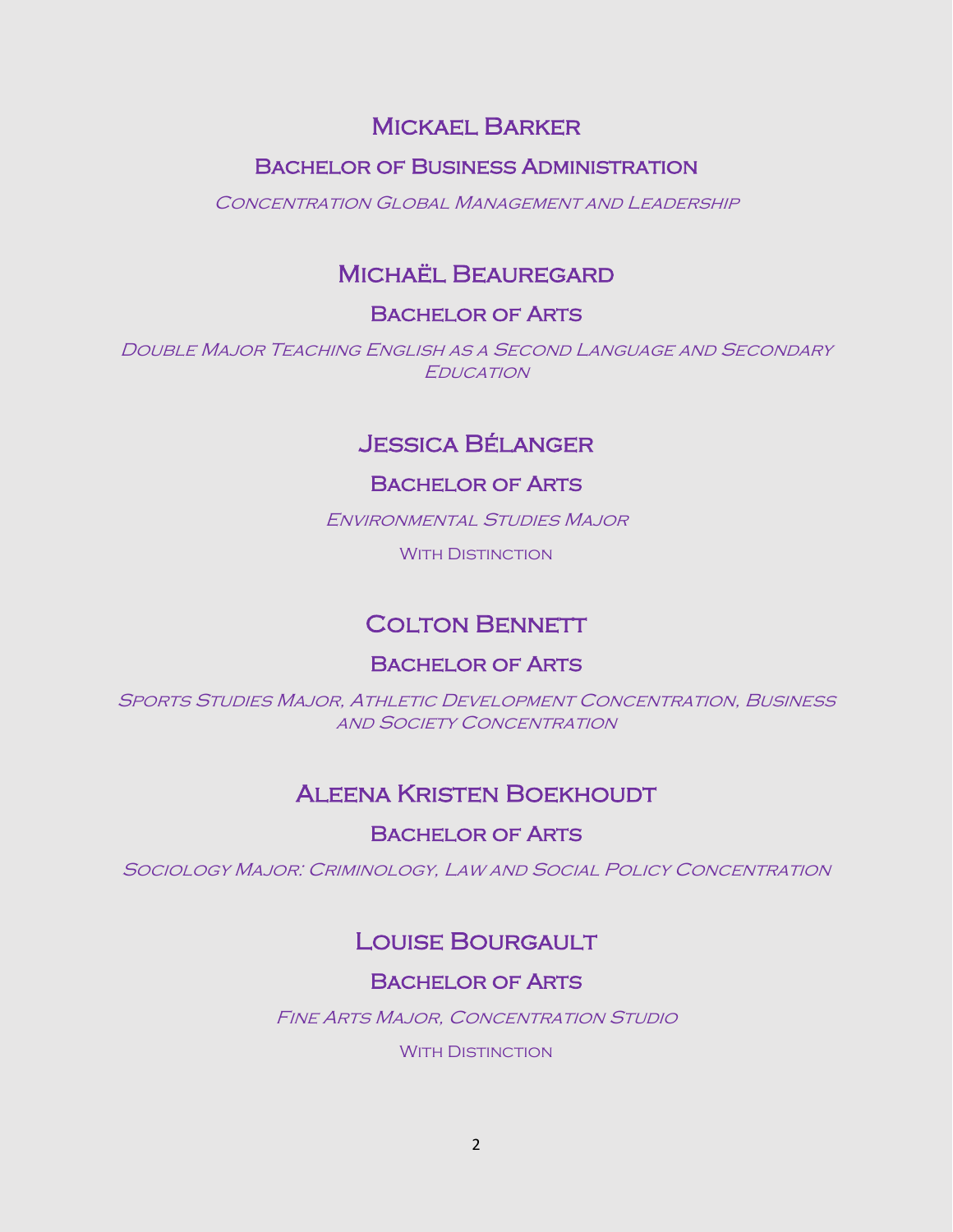## Anne Cameron

#### Bachelor of Arts

Fine Arts Major, Concentration Art History and Theory, Communications and Digital Culture Minor, English Film Studies Minor

### Janna Carroll

#### Bachelor of Business Administration

CONCENTRATION ACCOUNTING

### Pierre-Alexandre Castillon

#### Bachelor of Arts

Psychology Major

### Jade Champagne

#### Bachelor of Arts

International Studies Honours, Hispanic Studies Minor, Political **STUDIES MINOR** 

WITH DISTINCTION

### Annick Stephanny Charles

#### Bachelor of Arts

Geography Major

## **VICTOR CHEN**

#### Bachelor of Arts

Modern Languages Major, Concentration Hispanic Studies, Concentration International Japanese Studies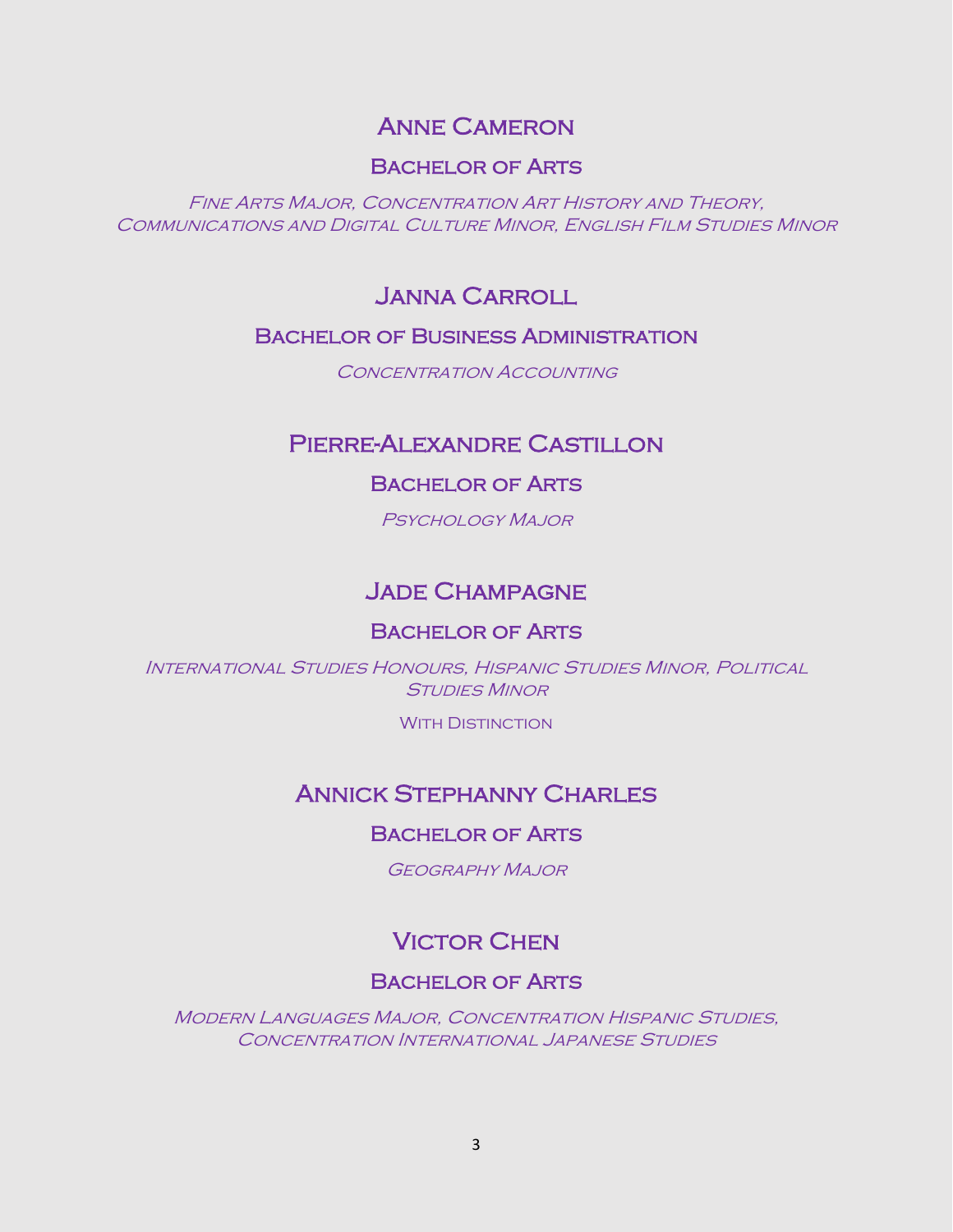## Changyu Chen

#### Master of Science

Computer Science (Course-Based Program)

## Roxanne Cloutier

#### Bachelor of Arts

Biology Major: Biodiversity and Ecology Concentration, Environmental Science Minor, Sustainable Agriculture and Food Systems Minor

WITH DISTINCTION

## Ian Connors

#### Bachelor of Science

Chemistry Major, Business Major

## **ZACHARY COUTURE**

#### Bachelor of Arts

English Major: Film and Media Studies Concentration

### Jamie Crook

#### Graduate Certificate

Knowledge Mobilization

## Maitri Maheshkumar Dave

#### Master of Science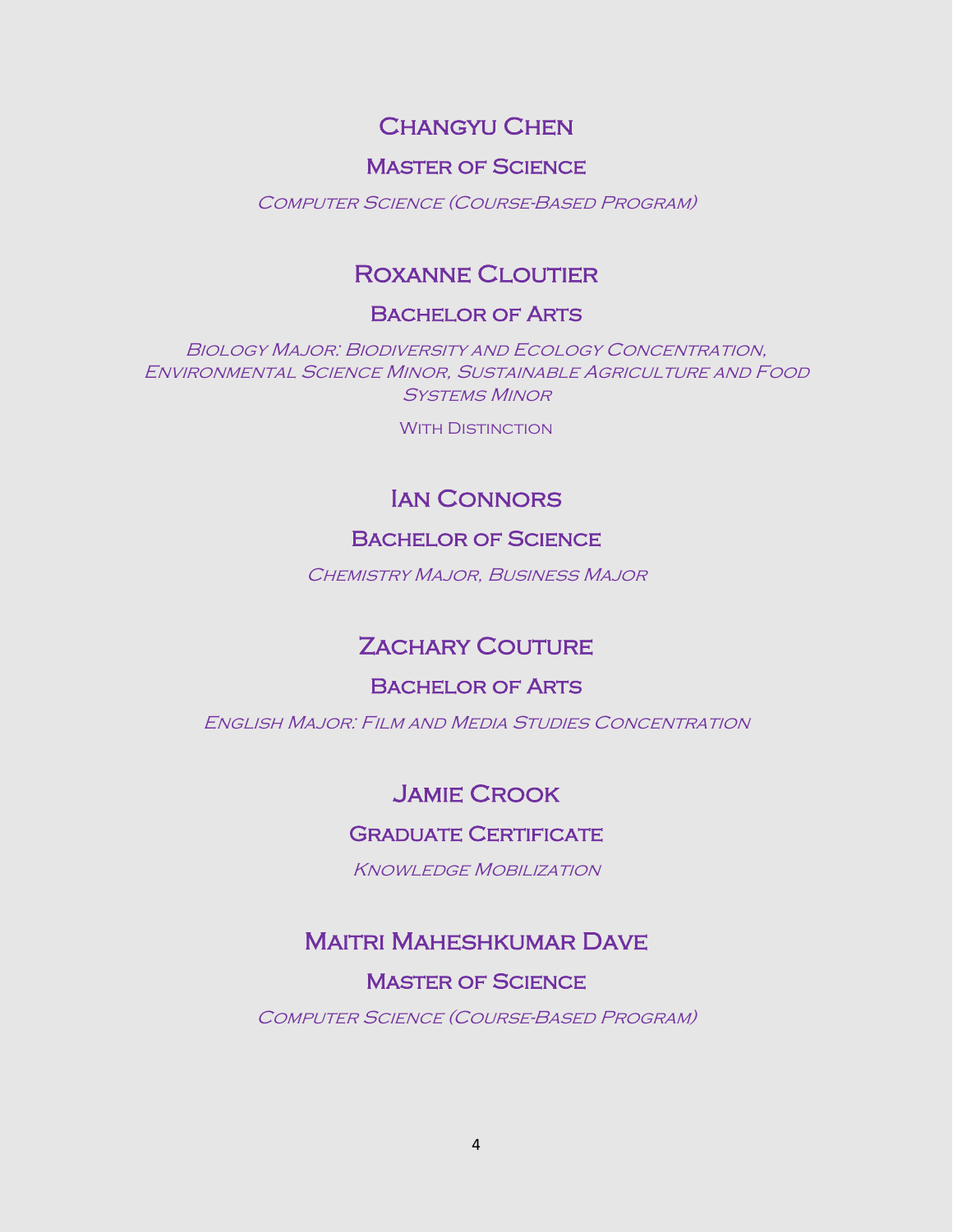## Olivia de Wit-Huissteden

#### Bachelor of Arts

Sports Studies Major, Athletic Development Concentration, Health Concentration, Psychology Minor

### Alyx Denison

#### Graduate Certificate

**KNOWLEDGE MOBILIZATION** 

## Anne-Marie Desaulniers

#### Bachelor of Business Administration

Concentration General Business Management

**WITH DISTINCTION** 

## Rémi Desbiens

#### Bachelor of Business Administration

CONCENTRATION MARKETING AND ENTREPRENEURSHIP

## Lora Di Mauro

### Bachelor of Business Administration

CONCENTRATION MARKETING AND ENTREPRENEURSHIP

## Zhikang Dong

#### Bachelor of Business Administration

CONCENTRATION GENERAL STREAM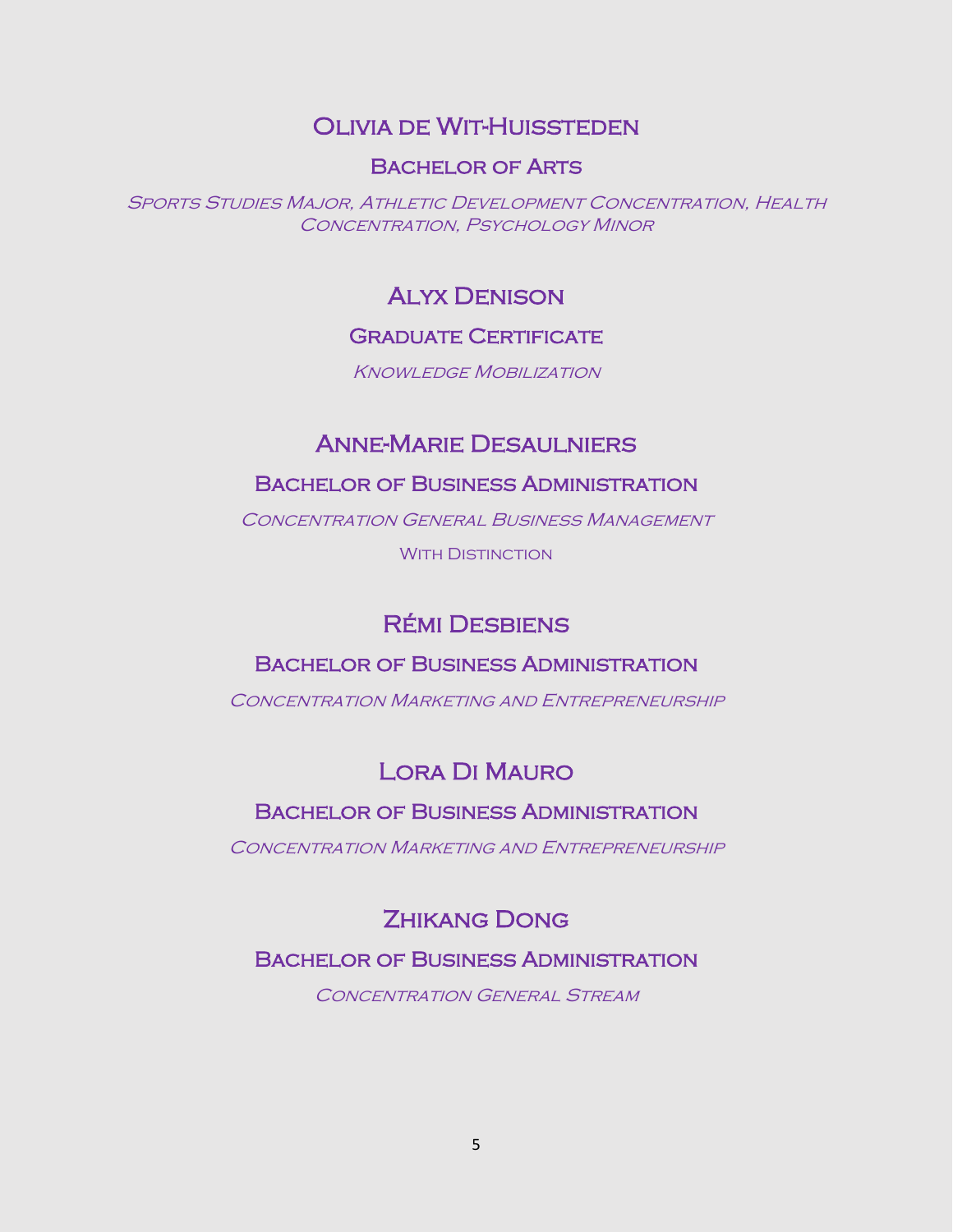# Pooja Doshi

### Master of Science

#### Computer Science (Course-Based Program)

# **ANDREW DOUCET**

### Bachelor of Business Administration

Concentration Marketing and Entrepreneurship

## **NICOLAS DOUCET**

### Bachelor of Business Administration

CONCENTRATION MARKETING AND ENTREPRENEURSHIP

# Léna Jeanne Dubos

### Bachelor of Arts

Sports Studies Major, Athletic Development Concentration, Psychology Minor

## Nicolas Dupuis

### Bachelor of Business Administration

CONCENTRATION FINANCE

WITH DISTINCTION

## Louis Marc Guillaume Ferré

### Bachelor of Science

Biology Major: Biodiversity and Ecology Concentration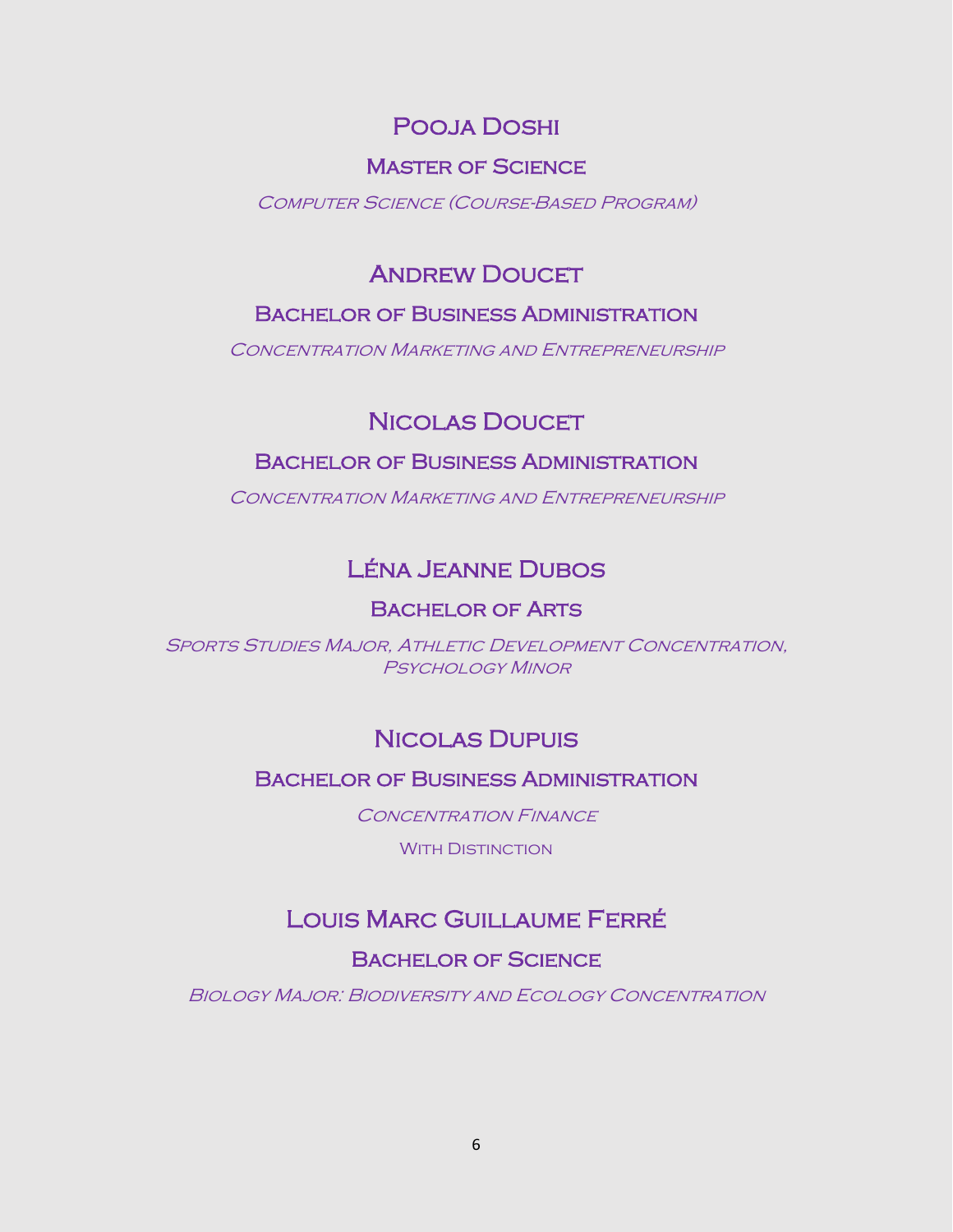## Keven Gagnon-Coulombe

#### Bachelor of Arts

Environmental Studies Minor, Psychology Minor

### Chloe Gallant

#### Bachelor of Arts

Sociology Major, Psychology Minor

## Tyler Gray

### Bachelor of Business Administration

CONCENTRATION ACCOUNTING, INFORMATION TECHNOLOGY

### Callum Daniel Gray

#### Bachelor of Business Administration

Concentration Finance, Entrepreneurship

## Louis-Philippe Grégoire

#### Bachelor of Arts

Political Studies Major

### Yubo Guo

#### Bachelor of Arts

MATHEMATICS MAJOR WITH DISTINCTION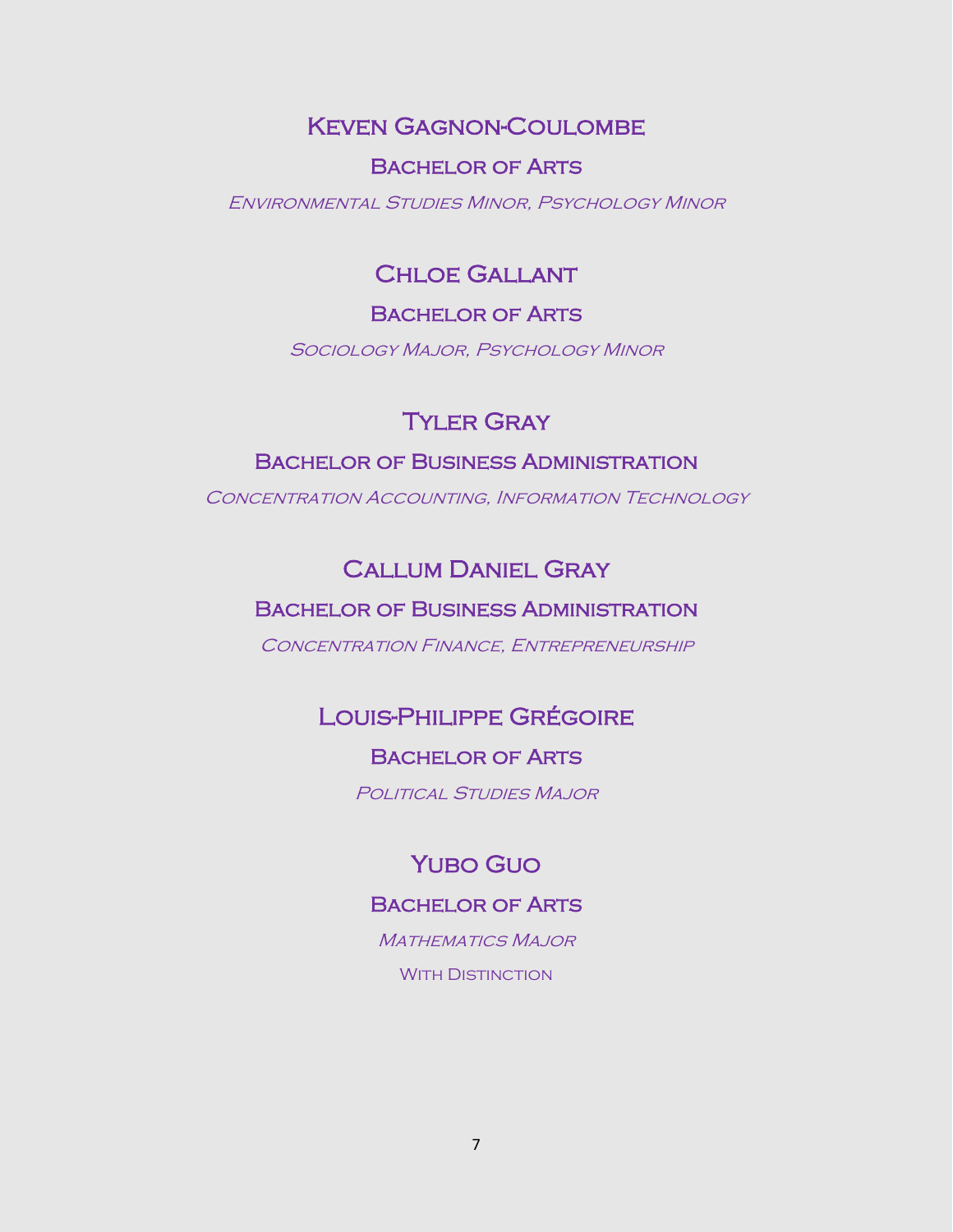Aldo Gabriel Gutierrez Barturen

### Bachelor of Arts

Hispanic Studies Major, Sociology Minor

# Keagan Hughes

### Bachelor of Arts

Sports Studies Major, Athletic Development Concentration, Business and Society Concentration, Health Concentration, Psychology Minor

## Merly Innocent

### Bachelor of Science

Biology Major: Health Science Concentration, Pre-Medicine Major

**WITH DISTINCTION** 

## Estefanie Jean

### Bachelor of Business Administration

CONCENTRATION GLOBAL MANAGEMENT AND LEADERSHIP

## Roberto Jimenez Bojorquez

### Bachelor of Arts

Sports Studies Major, Business and Society Concentration

# Christopher Kallio

### Bachelor of Science

Physics Honours, Mathematics Major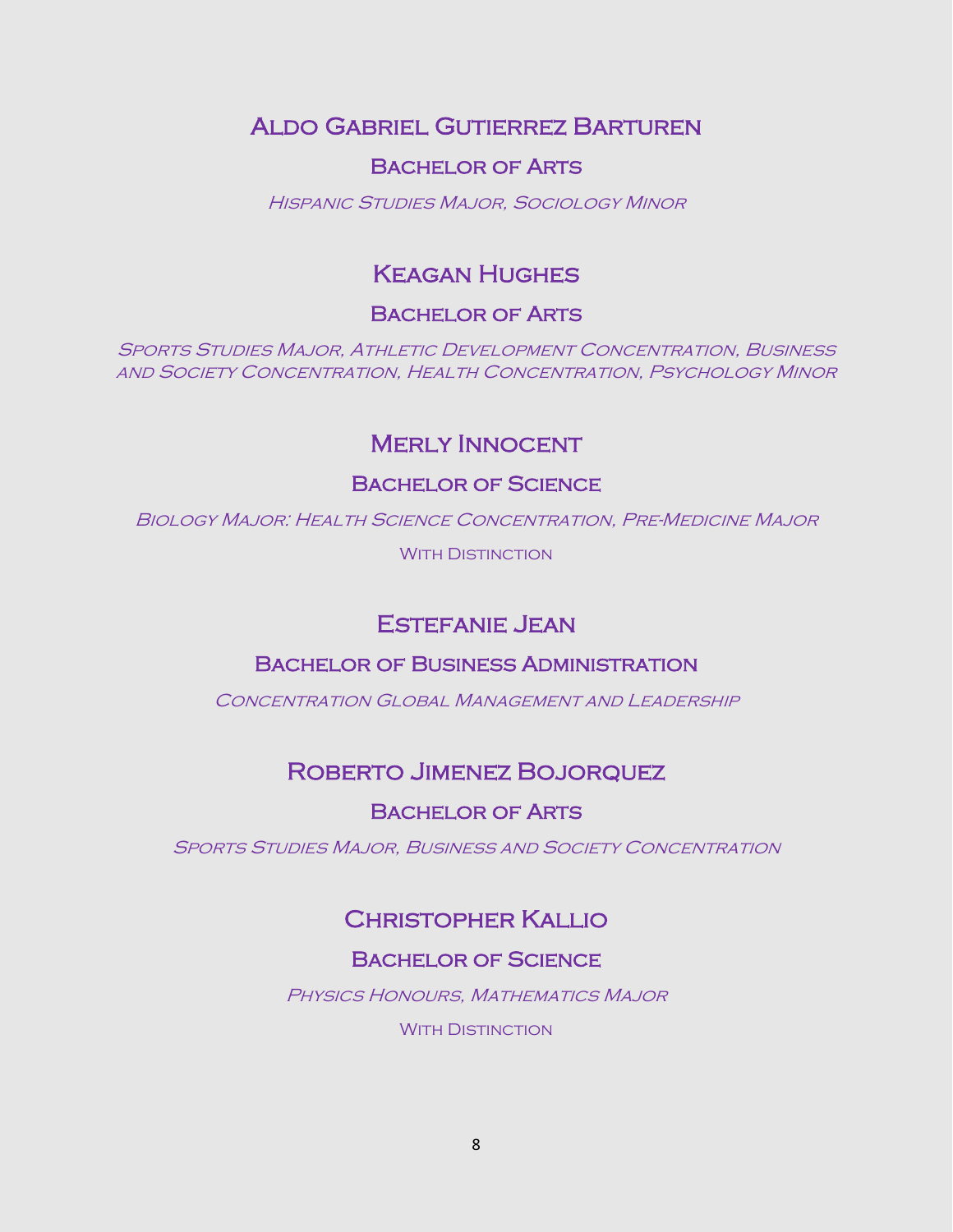## Liam Kennedy

### Bachelor of Arts

Economics Honours, History Minor

**WITH DISTINCTION** 

# Noah Lane

### Bachelor of Business Administration

Concentration Accounting, Geography Minor

## Marie-Christine Langlois

#### Bachelor of Business Administration

Concentration Marketing and Entrepreneurship, Information **TECHNOLOGY** 

**WITH DISTINCTION** 

## Jessica Lapenna

#### Bachelor of Science

Environmental Science Honours, Biology Minor

## Kim Lavoie-Vézina

#### Bachelor of Business Administration

CONCENTRATION ACCOUNTING

**WITH DISTINCTION** 

## Youssouf Lazoueche

#### Master of Science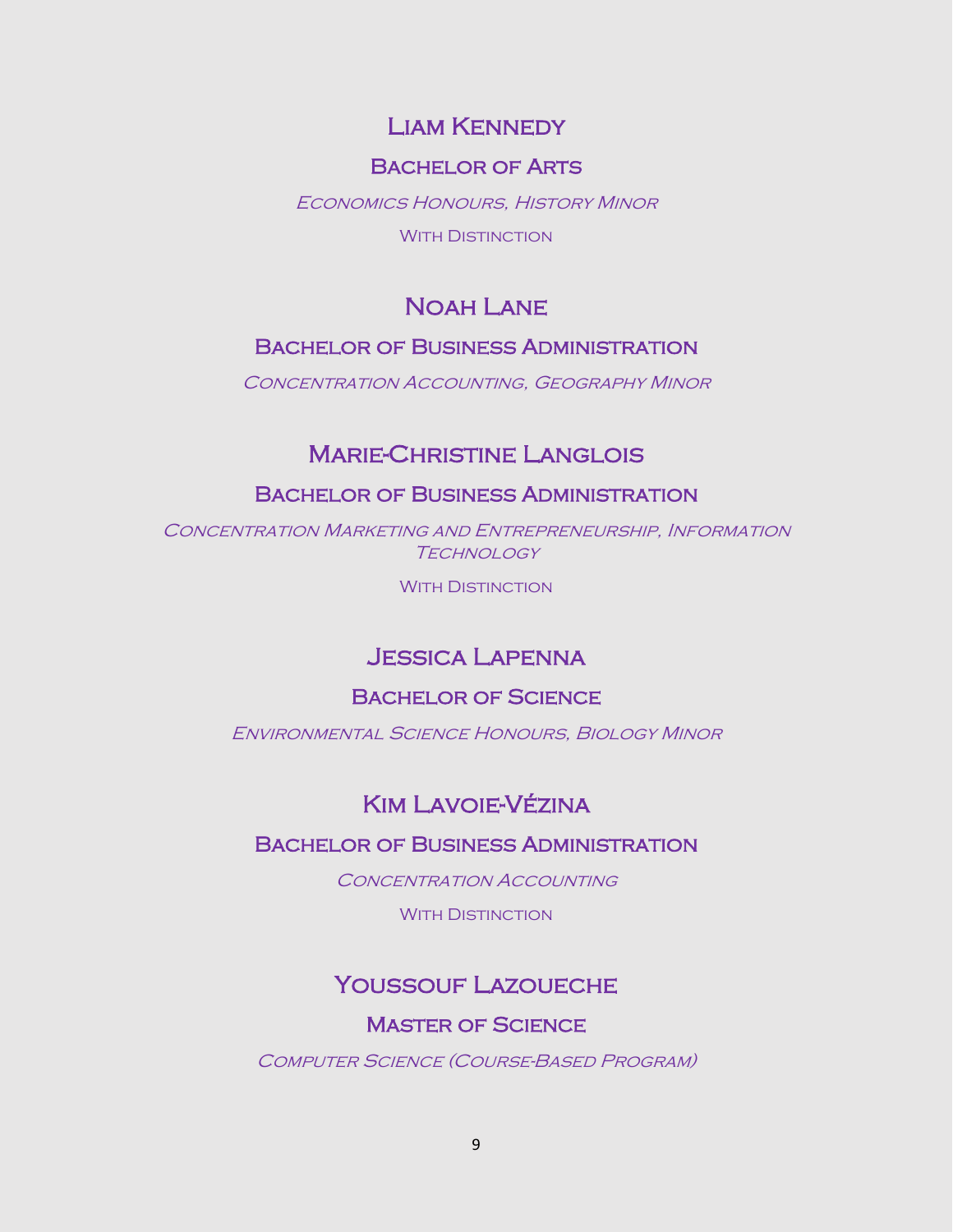Benjamin Terence Leblanc

### Master of Science

CONCENTRATION PHYSICS

## Marianne Leblond

### Bachelor of Arts

**MAJOR IN EDUCATIONAL STUDIES** 

### **AUDREY LEBORGNE**

### Bachelor of Business Administration

Concentration Global Management and Leadership

## Savannah Leroux

### Bachelor of Arts

Sports Studies Major, Athletic Development Concentration, Health CONCENTRATION, PSYCHOLOGY MINOR

## Wing Shu Leung

#### Bachelor of Science

Computer Science Major

**WITH DISTINCTION** 

# **CHENGZE LI**

### Master of Science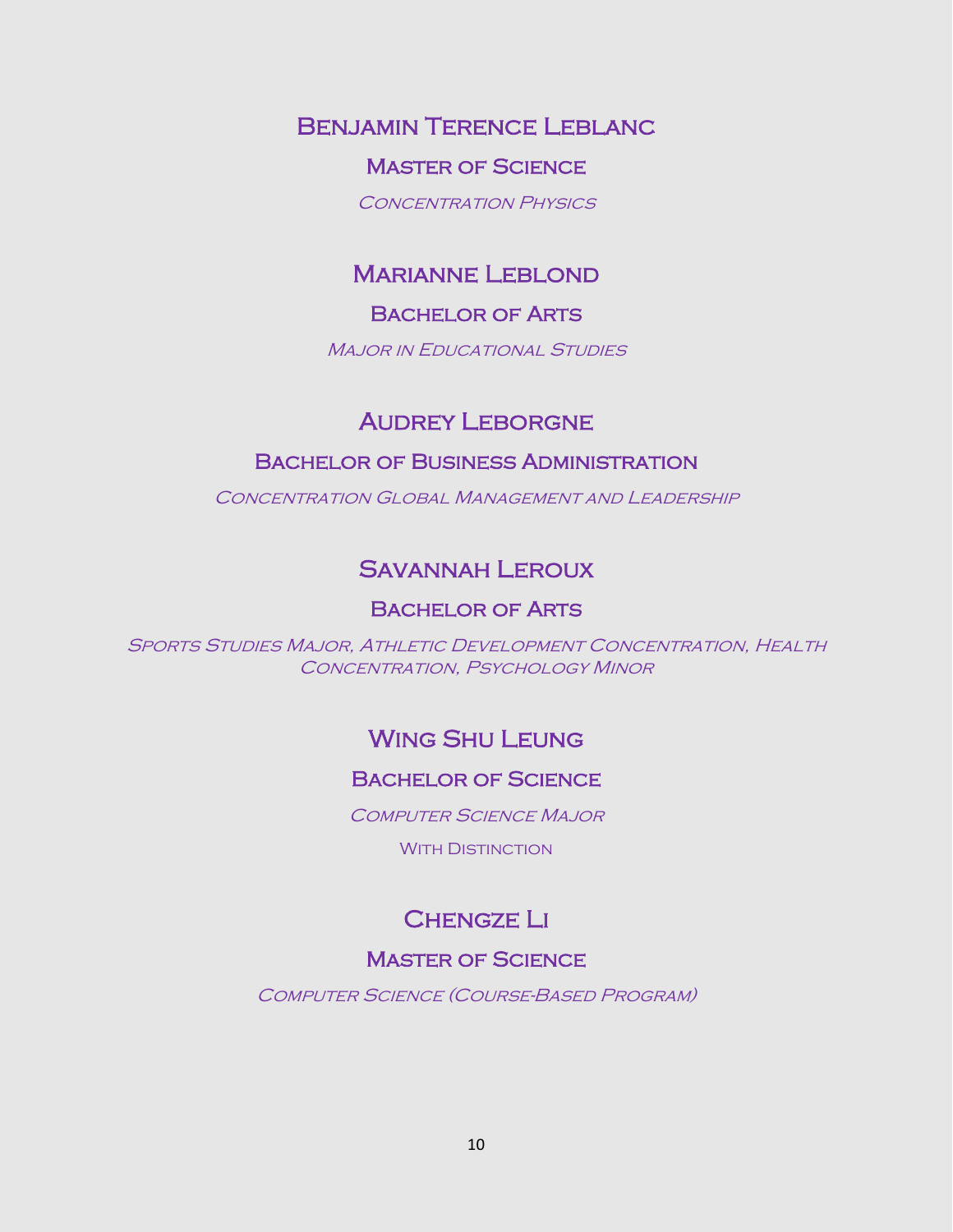# François Lippé

### Bachelor of Science

Computer Science Major

# Liu Liu

### Bachelor of Science

Computer Science Honours, Mathematics Minor

WITH DISTINCTION

# Liangji Ma

### Master of Science

Computer Science (Course-Based Program)

## Brodie Ireland Majdell

#### Bachelor of Business Administration

Concentration General Business Management, Drama Minor, French as a Second Language Minor

## **ANDREW MCNEILL**

### Bachelor of Business Administration

Concentration Global Management and Leadership

# Malou Merovitz

### Bachelor of Science

Computer Science Honours, Mathematics Major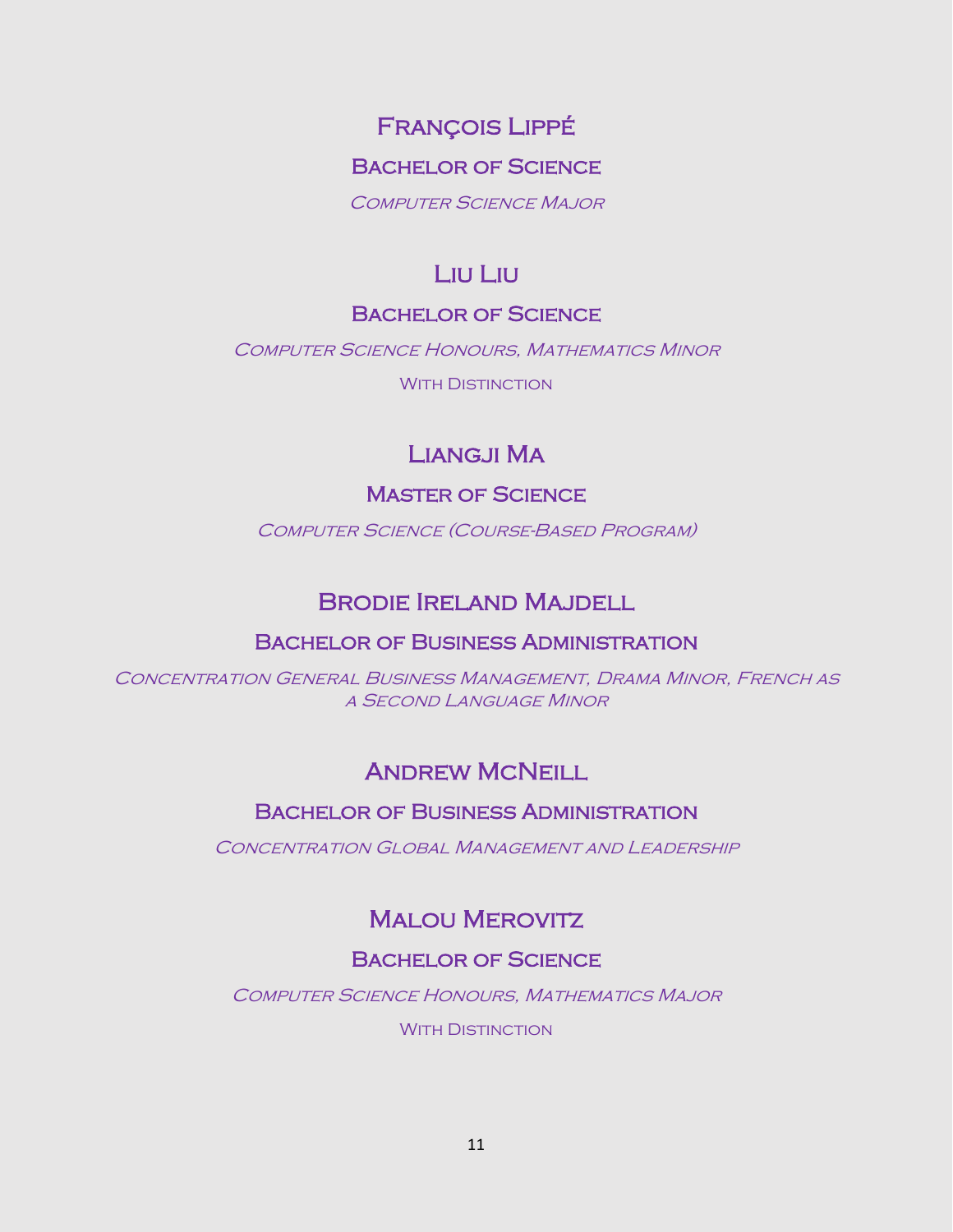## Julia Michaudville

### Bachelor of Business Administration

Concentration Global Management and Leadership

# Tessa Misitano

### Bachelor of Arts

Double Major Teaching English as a Second Language and Secondary **EDUCATION** 

# Kai Moore

### Bachelor of Arts

International Political Economy Major, Major in Management

## Oswald Salumu Mwamba

### Bachelor of Arts

International Studies Major, Concentration Global Governance, POLITICAL STUDIES MINOR

# Leah Nyssen

### Bachelor of Arts

Environmental Studies Major

## Egny Norman Kacou Ossohou

### Bachelor of Arts

**MAJOR IN HISTORY AND GLOBAL STUDIES**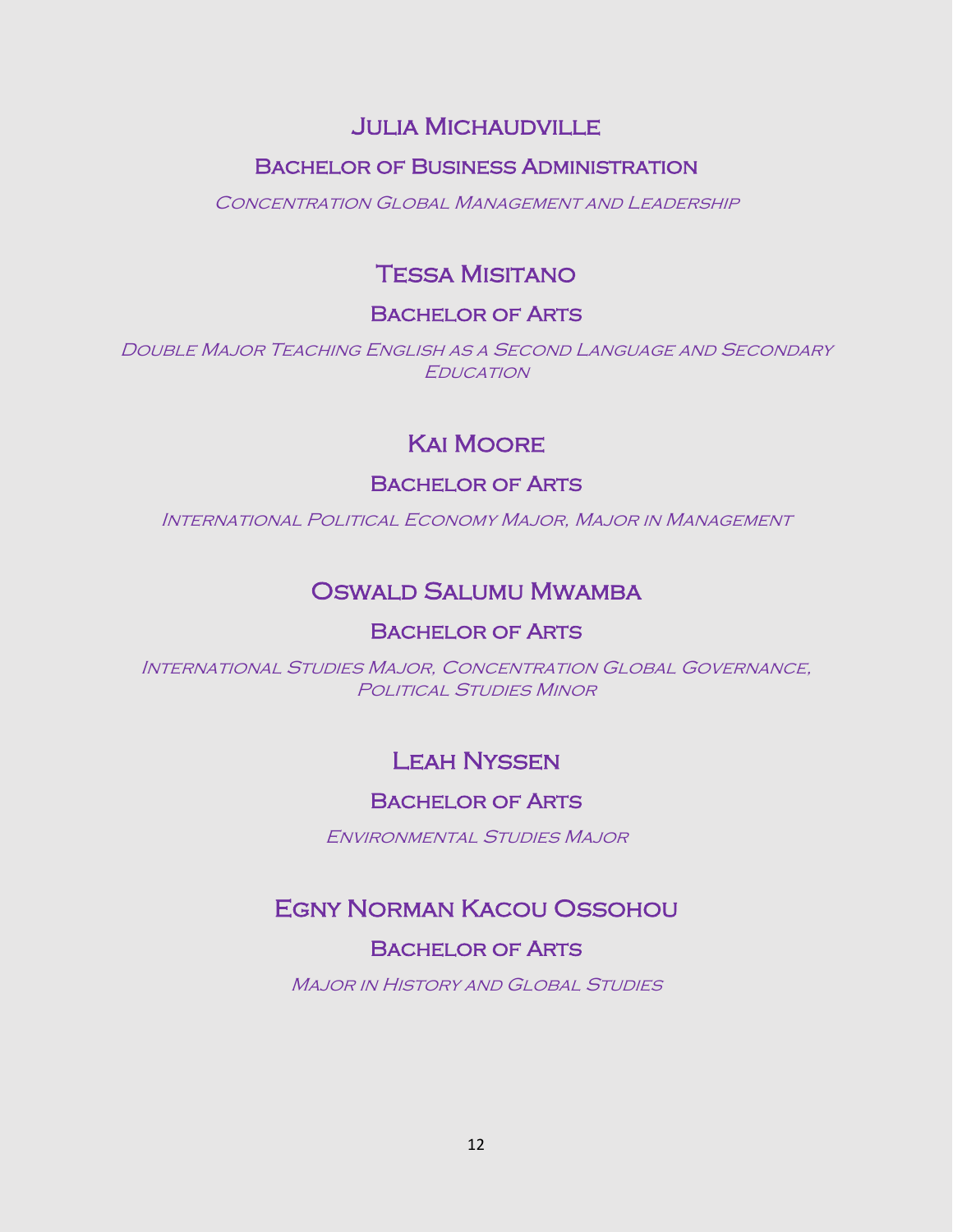## **KAYLA OUELLET**

### Bachelor of Arts

Sociology Major: Criminology, Law and Social Policy Concentration, Sociology Major: Family, Health & Community Concentration, Psychology Minor

## Jackson Parr-MacDonald

### Bachelor of Arts

Business Major, Liberal Arts Major, Concentration Adjunct Hispanic **STUDIES** 

## Dawson Payne Loop

### Bachelor of Arts

Music Major: Popular Music Studies, Greek and Roman Civilization **MINOR** 

## Nicholas Pelkmans

### Bachelor of Business Administration

CONCENTRATION ACCOUNTING

## Amaya Isabel Perez

### Bachelor of Arts

Biology Major: Health Science Concentration, Psychology Minor

## Amélia Poirier

### Bachelor of Arts

International Major in German Studies, International Studies Major, Minor in Art History and Theory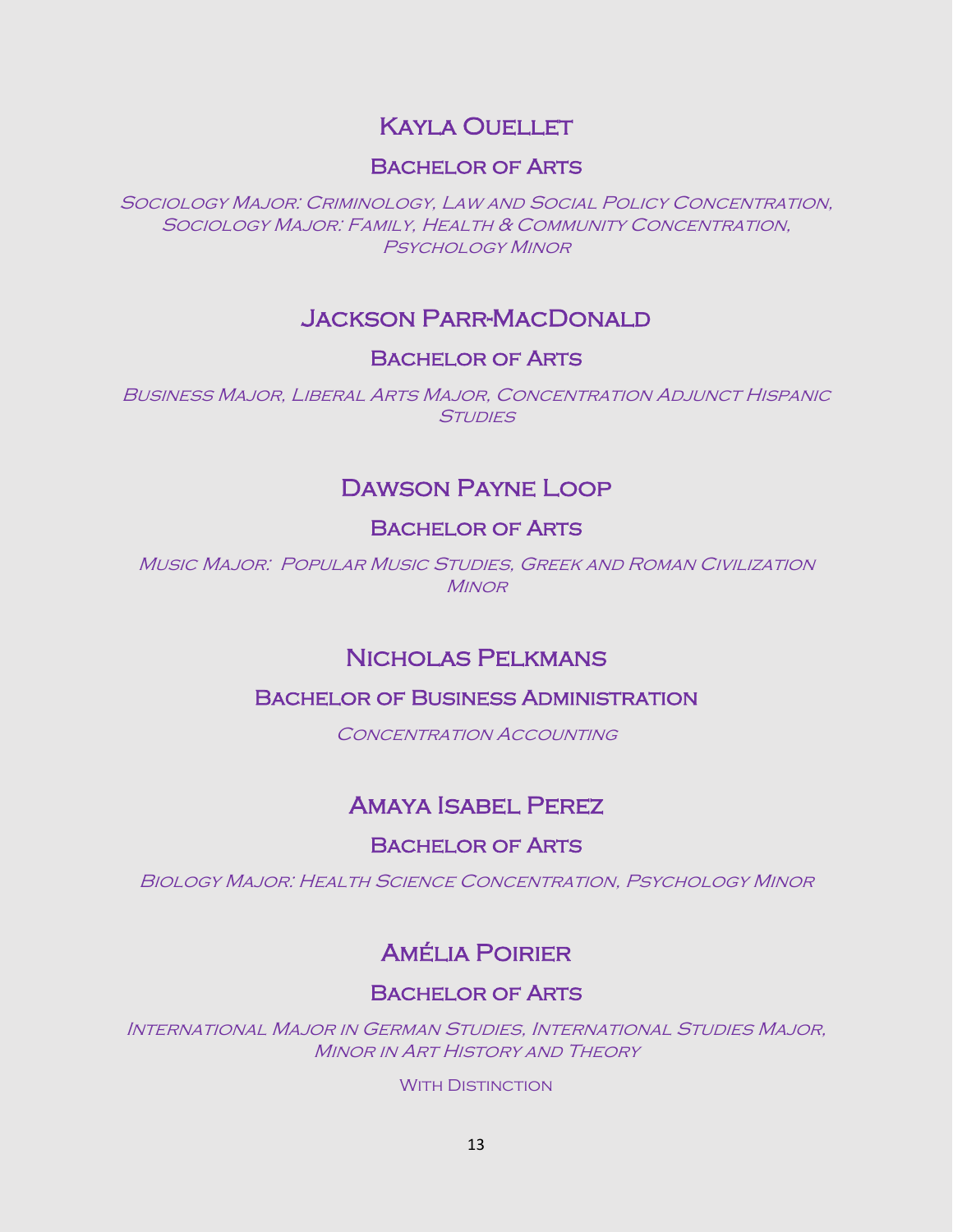## Kelvin Poitras

### Bachelor of Arts

Sports Studies Major, Business and Society Concentration, Psychology Minor

**WITH DISTINCTION** 

## Douglas Porter

#### Bachelor of Arts

Major in History and Global Studies, Political Studies Major

## Alexandre Poulin

### **GRADUATE CERTIFICATE**

Knowledge Mobilization

## Yang Qiu

### Bachelor of Arts

**FRENCH HONOURS** 

## Valérie Quinn-Rivard

#### Bachelor of Arts

Sociology Major: Criminology, Law and Social Policy Concentration, Psychology Minor

## Guillaume Ravel

#### Bachelor of Science

Environmental Science Major, Sustainable Agriculture and Food Systems Minor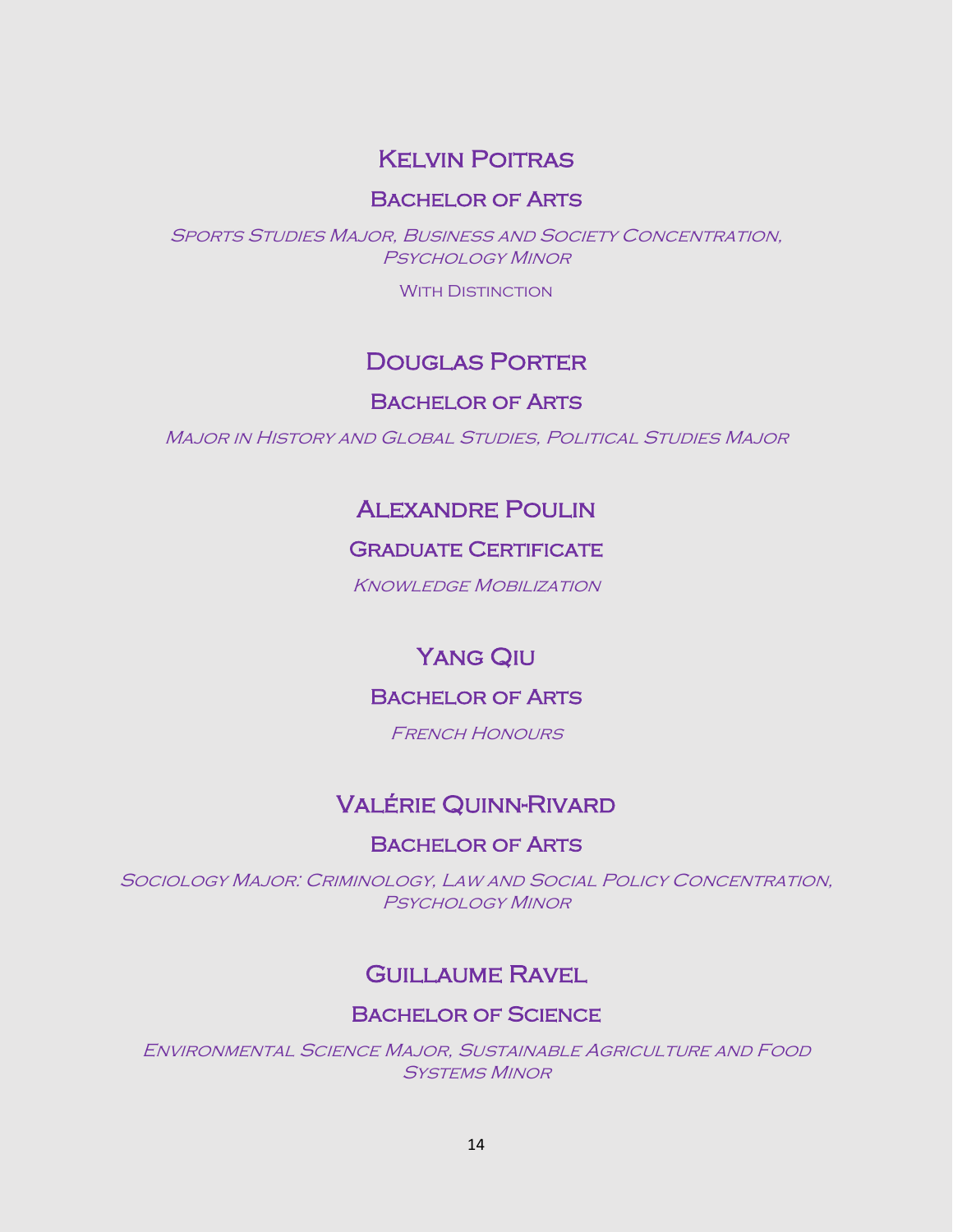## Olivier Raymond

#### Bachelor of Arts

Modern Languages Major, Concentration German Studies, Concentration International Japanese Studies, Teaching English as a **SECOND LANGUAGE MINOR** 

### Lorraine Reggin

#### **GRADUATE CERTIFICATE**

**KNOWLEDGE MOBILIZATION** 

## **ALEXY ROBITAILLE**

#### Bachelor of Arts

PSYCHOLOGY MAJOR: APPLIED CONCENTRATION

## **AUDREY ROY**

### Bachelor of Arts

Modern Languages Major, Concentration German Studies, CONCENTRATION HISPANIC STUDIES, PSYCHOLOGY MINOR

## Samy Royer

#### Bachelor of Arts

International Studies Major, Economics Minor

## Christopher Sabat

#### Bachelor of Arts

Major in Management, Sports Studies Major, Psychology Minor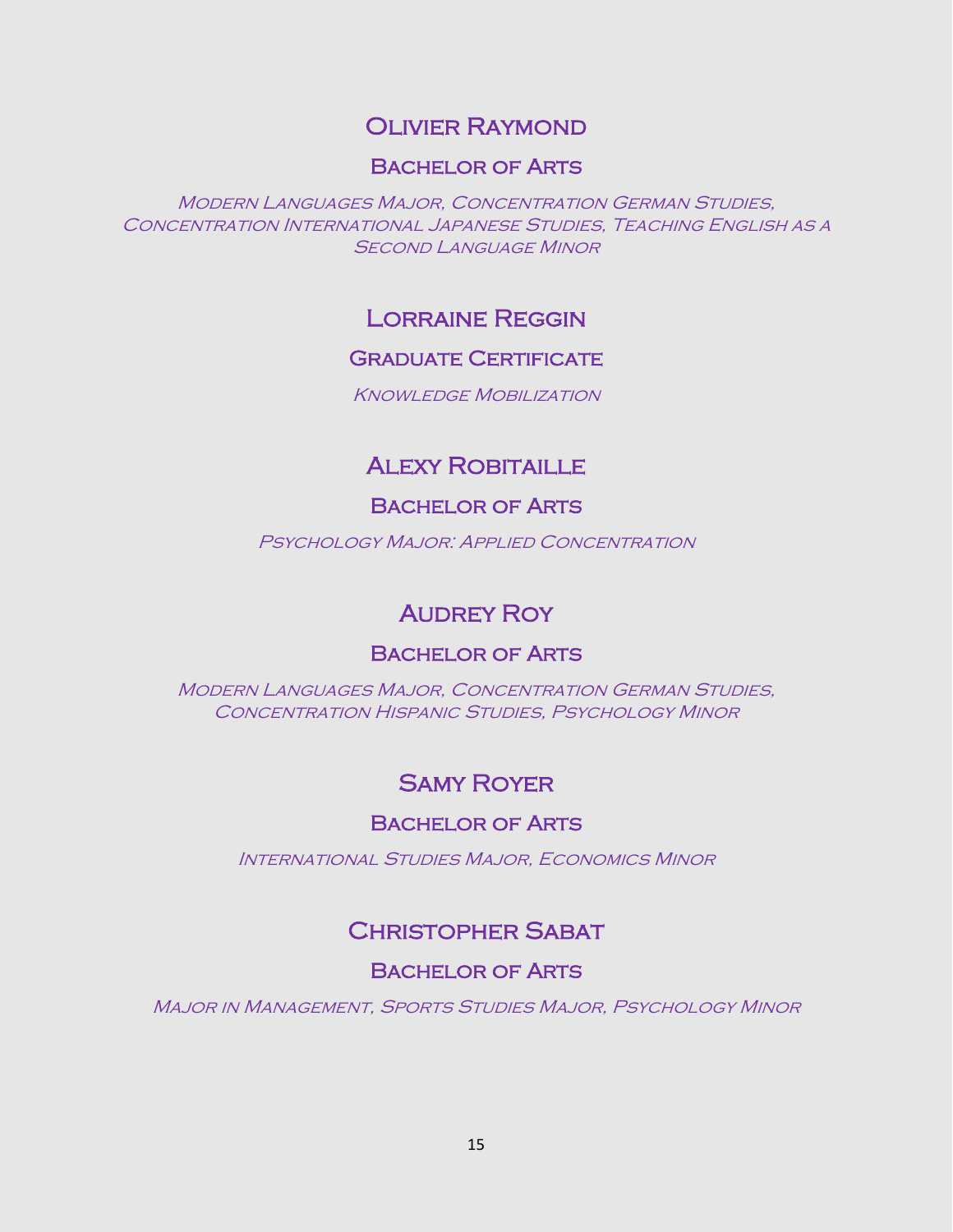### Marc-Olivier Savard

#### Bachelor of Business Administration

CONCENTRATION FINANCE, INFORMATION TECHNOLOGY

**WITH DISTINCTION** 

### Vincenzo Sciortino

#### Bachelor of Arts

POLITICAL STUDIES HONOURS

WITH DISTINCTION

## Erika Scott

#### Bachelor of Arts

Double Major Drama and Secondary Education

### Erika Scott

#### Bachelor of Education

**SECONDARY EDUCATION** 

## Judit Serra Vilas

#### Bachelor of Arts

French Major, Hispanic Studies Major

**WITH DISTINCTION** 

## Trisha Shufelt

#### Bachelor of Science

Biology Major: Health Science Concentration, Sustainable **AGRICULTURE AND FOOD SYSTEMS MINOR**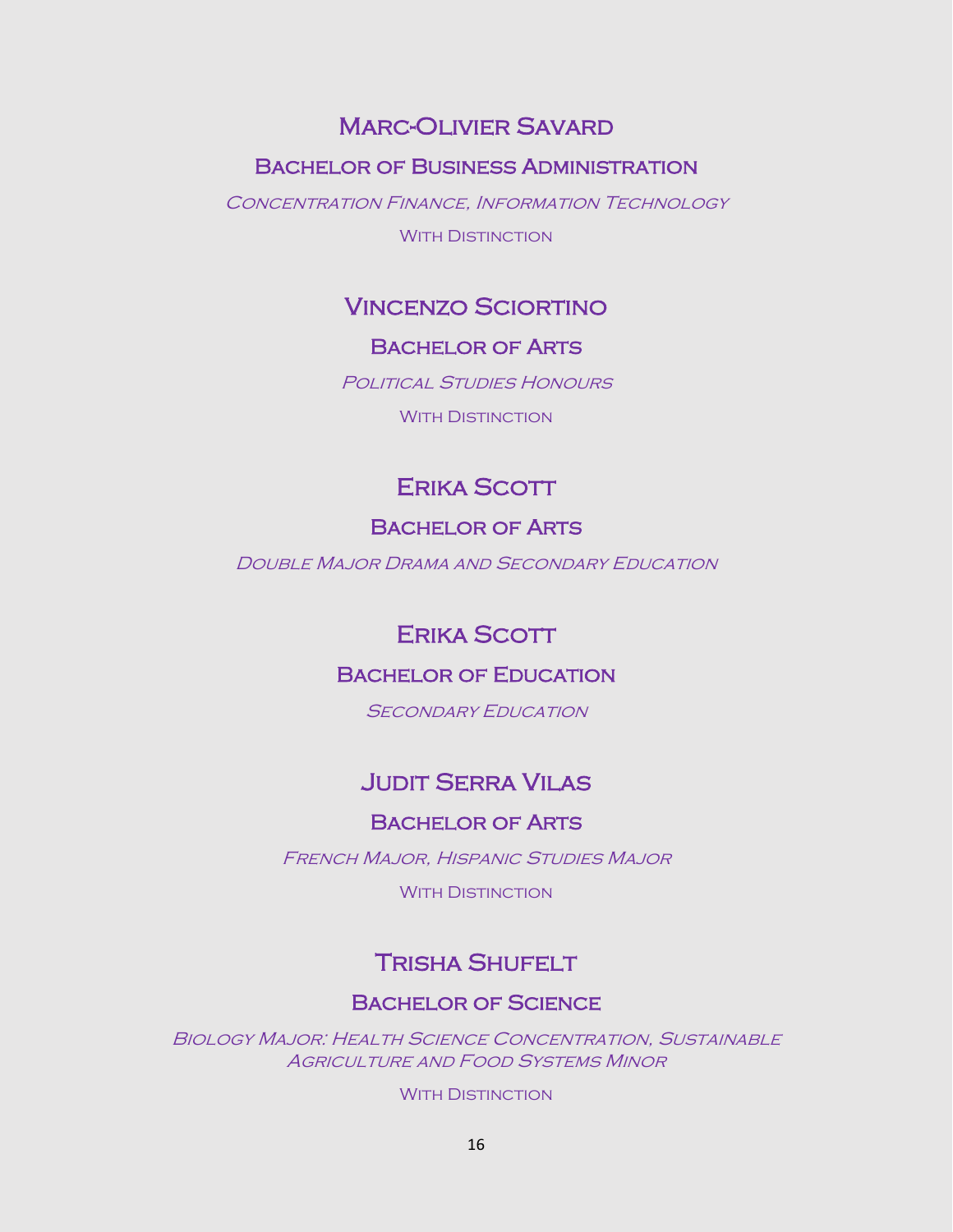## MICHELE SIMO TCHOMGUE

Bachelor of Science

Biology Major: Health Science Concentration, Psychology Minor

## Thomas Simpson

### Bachelor of Business Administration

CONCENTRATION MARKETING AND ENTREPRENEURSHIP

WITH DISTINCTION

## Gurjinder Singh

#### **CERTIFICATE**

Concentration Business Administration

## Haihan Su

### Master of Science

Computer Science (Course-Based Program)

# ZHAOQI SUN

### Bachelor of Science

COMPUTER SCIENCE MAJOR

**WITH DISTINCTION** 

## Jianfei Sun

### Master of Science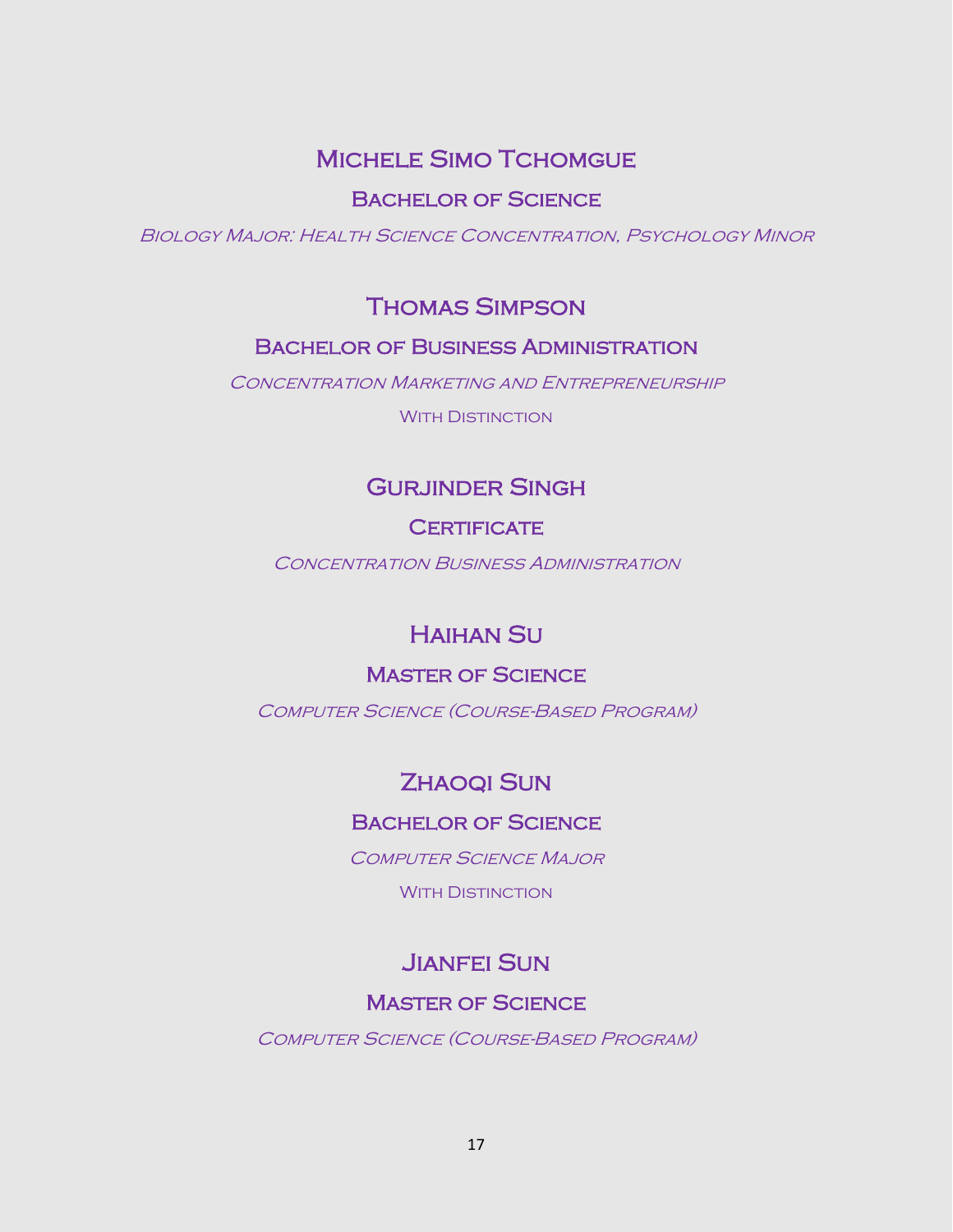### Swapandeep Swapandeep

#### Master of Science

CONCENTRATION COMPUTER SCIENCE

### Jesse Swennen

#### Bachelor of Business Administration

Concentration Global Management and Leadership

## Zeshaun Taseen

#### Bachelor of Arts

Psychology Major

## Yuxuan Tong

### Bachelor of Arts

Fine Arts Major, Concentration Studio

## Emily Treagus

### Bachelor of Arts

Psychology Major, Criminology Minor

## Michael Tsitouras

#### Bachelor of Business Administration

CONCENTRATION ACCOUNTING

## Doan Duy Vo

### **MASTER OF SCIENCE**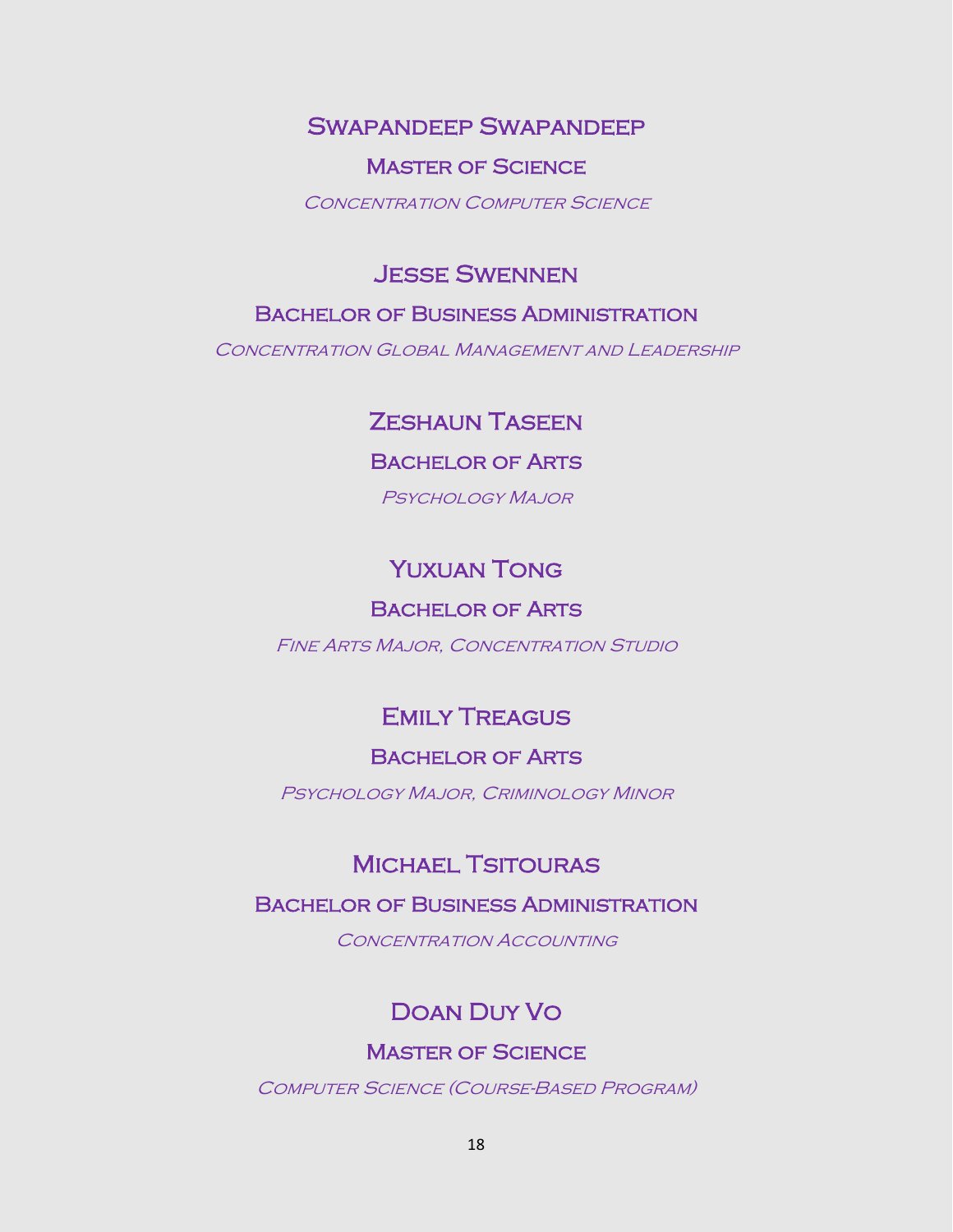## Yi Wang

### Bachelor of Business Administration

CONCENTRATION FINANCE

## Tanya Wilson

#### Bachelor of Arts

Psychology Major

WITH DISTINCTION

# Xihao Ye

#### **MASTER OF SCIENCE**

Computer Science (Course-Based Program)

## Shuguang Yun

#### **MASTER OF SCIENCE**

Computer Science (Course-Based Program)

# Tongxin Zhang

### Bachelor of Business Administration

Concentration General Stream

### YIQU ZHANG

### Master of Science